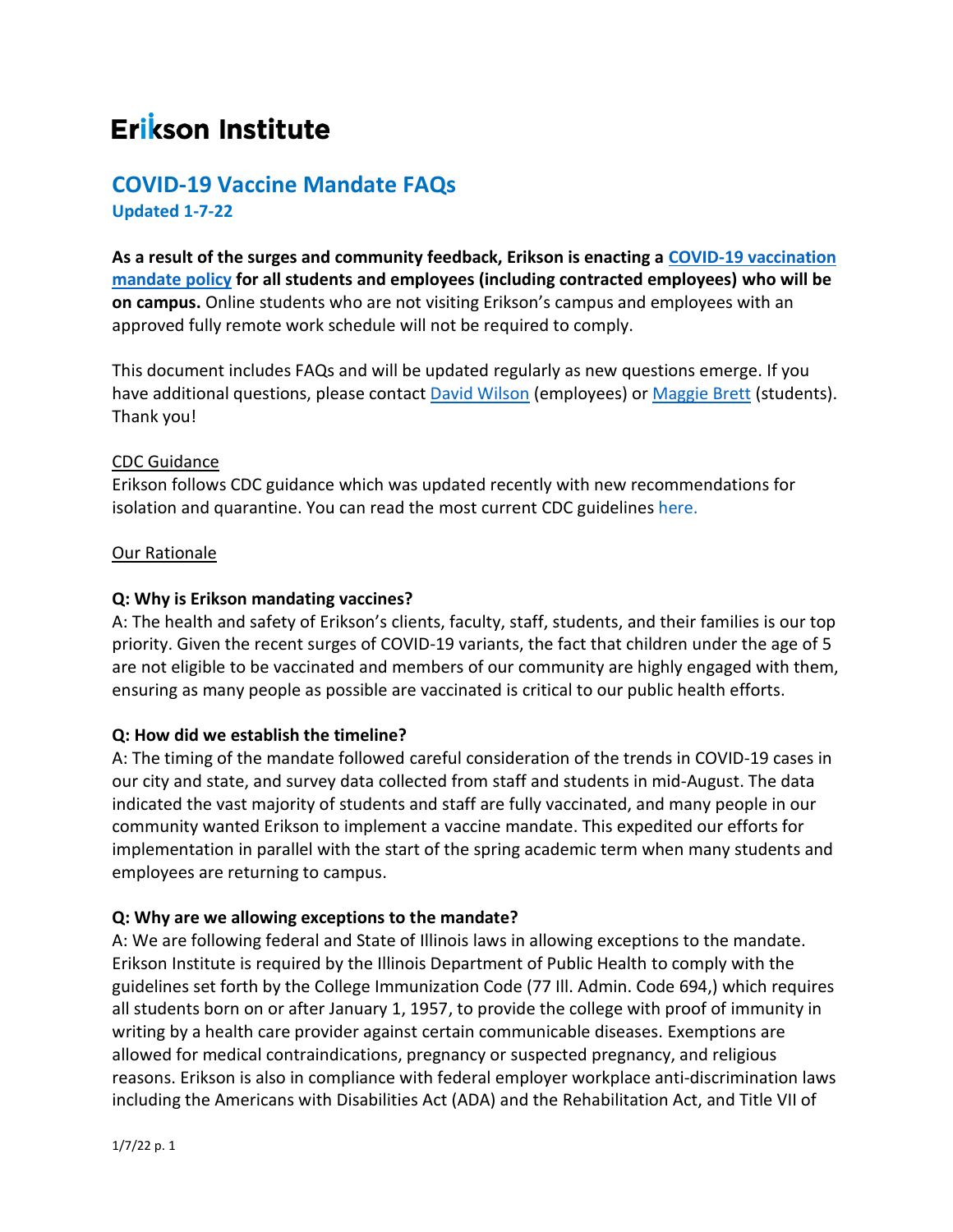the Civil Rights Act to ensure rules and requirements regarding reasonable accommodations for disabilities, medical inquiries, and prohibition of discrimination, including pregnancy.

## Implementing the Vaccine Mandate

## **Q: How do I provide proof of vaccination?**

A: Employees must use this [form,](https://forms.office.com/Pages/ResponsePage.aspx?id=wltmnPDhUki-JY2n-M8k2_1yhYB8K75Ig4KUH57BKcdUNldLTU1LQllDRkhKNzlNV0RBT0cySEZBVCQlQCN0PWcu) and upload documentation as part of filling it out. Students must send an image or scanned document of their vaccination card via an email to [registration@erikson.edu.](mailto:registration@erikson.edu)

## **Q: What about exceptions?**

A: Any employee or student may request an exception from the vaccine mandate under an approved type (medical, pregnancy, or religious). Employees may begin this process immediately by clicking on the [Employee COVID-19 Vaccination Form.](https://erikson.us1.list-manage.com/track/click?u=26e063ef9667f3504c1066383&id=80a9d02da1&e=cdb9f82a53) Students requesting an exception should emai[l registration@erikson.edu](mailto:registration@erikson.edu) for further instructions. The type and description of student exceptions can be found in my.erikson.edu/registration and records/immunization information. Requests for exceptions will be reviewed and you will get further instructions.

The types of exceptions for employees are found in our [COVID-19 Vaccine Mandate Policy.](https://erikson.sharepoint.com/:b:/s/Home/EdD_sAkO_CNNu_q0ZUPnNrIBd5SfNFB-rDoY5qdrG50Rbg?e=2uXhde)

## **Q: What if I lost my vaccine card?**

A: The pharmacy or medical provider where you received the vaccine should be able to replace your card. All vaccine sites were also required to report individual patient data to the State of Illinois. Therefore, you can also contact the State of Illinois [vaccine portal](https://idphportal.illinois.gov/s/?language=en_US) for a replacement card.

#### **Q: Are we asking students or staff to sign a liability waiver?**

A: We are **not** asking for a liability waiver. We are communicating expectations of Erikson Institute, its staff, and its students through the **Shared Responsibility** document (available on the employee intranet, and on my.erikson.edu for students).

#### **Q: Will vaccinated people have to wear masks all the time on campus?**

A: We currently have a mask mandate in place for anyone in public or communal spaces, including classrooms, at Erikson. Individuals may take a mask off for eating, drinking or while working privately in a room with a closed door.

## **Q: Will unvaccinated people have to wear masks all the time on campus?**

A: Yes. Unvaccinated people must wear masks in all public/ communal spaces, including classrooms, at Erikson. Individuals may take a mask off for eating, drinking or while working privately in a room with a closed door.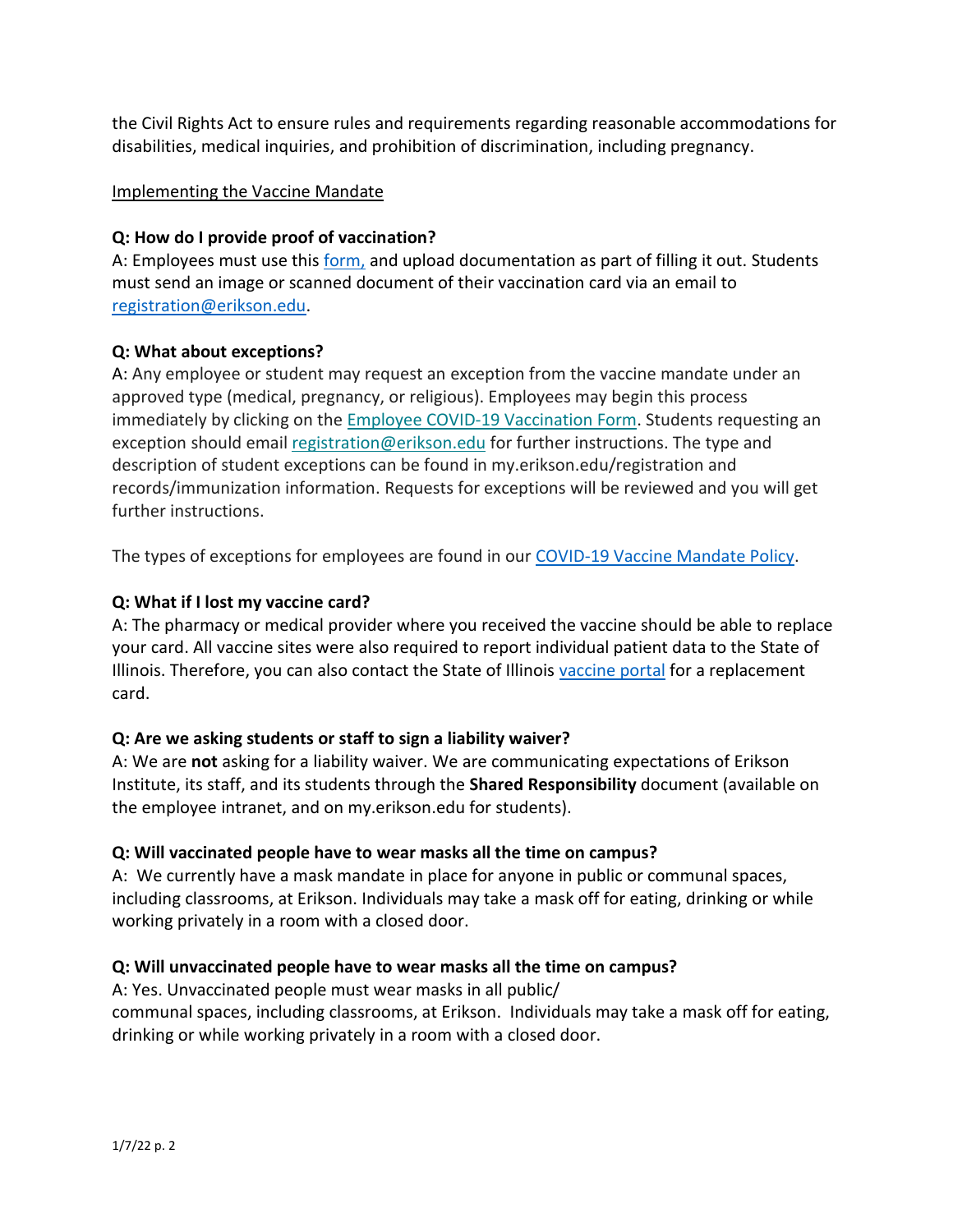## **Q: Will there be unvaccinated people on campus?**

Yes. If someone is unvaccinated and has been granted an exception, CCF clients under the age of 5 unable to get a vaccination, and occasional, pre-screened visitors **are** permitted on campus, subject to our [COVID-19 Vaccine Mandate Policy](https://erikson.sharepoint.com/:b:/s/Home/EdD_sAkO_CNNu_q0ZUPnNrIBd5SfNFB-rDoY5qdrG50Rbg?e=2uXhde)**.**

#### **Q: What if I already had COVID? Do I need to get a vaccine?**

Yes. You should get the vaccine even if you have already had COVID-19. Some people have gotten COVID-19 more than once. The vaccine also offers more protection against reinfection than your body could develop on its own from already having COVID-19. You can get vaccinated as soon as you are out of your isolation period and are feeling better.

#### **Q: I'm pregnant or think I might be. Can I come to campus if I'm not vaccinated?**

A: If you have received a medical exception through either the student or employee protocol, you may come to campus.

#### **Q: Will Erikson track who is vaccinated and who isn't at the point of entry (lobby)?**

A: We are in the process of gathering staff and student proof of vaccination including following up with those who are non-responsive. We will be monitoring all staff, students, clients, and visitors on-campus.

#### **Q: Will I have to do a health screening when I enter Erikson?**

A: Only CCF clients will have to do the health screening, not employees or students.

## **Q: Will unvaccinated employees or students who have a medical exemption need to be tested to come to campus?**

A: Yes. If employees or students have a medical exemption, and plan to return to campus for work, classes or any other in-person activities, **they will be required to provide a negative COVID test subject to our [COVID-19 Vaccine Mandate Policy.](https://erikson.sharepoint.com/:b:/s/Home/EdD_sAkO_CNNu_q0ZUPnNrIBd5SfNFB-rDoY5qdrG50Rbg?e=2uXhde)**

#### **Q: What if other variants come into play?**

A: Erikson leadership will continue monitoring CDC and local public health guidance, as well as surveying students and employees to determine the best course of action should other COVID-19 variants come into play.

#### **Q: Will booster shots be mandated too?**

A: Guided by concern for the safety of the entire Erikson community, leadership will continue monitoring CDC and local public health guidance, as well as surveying students and employees to determine if booster shots will be mandated.

#### Student Questions

#### **Q: If a student tests positive for COVID are they required to inform Erikson?**

A: Yes. A student who tests positive should tell their professor, or [Maggie Brett.](mailto:mbrett@erikson.edu) Please review the **Shared Responsibility** document on my.erikson.edu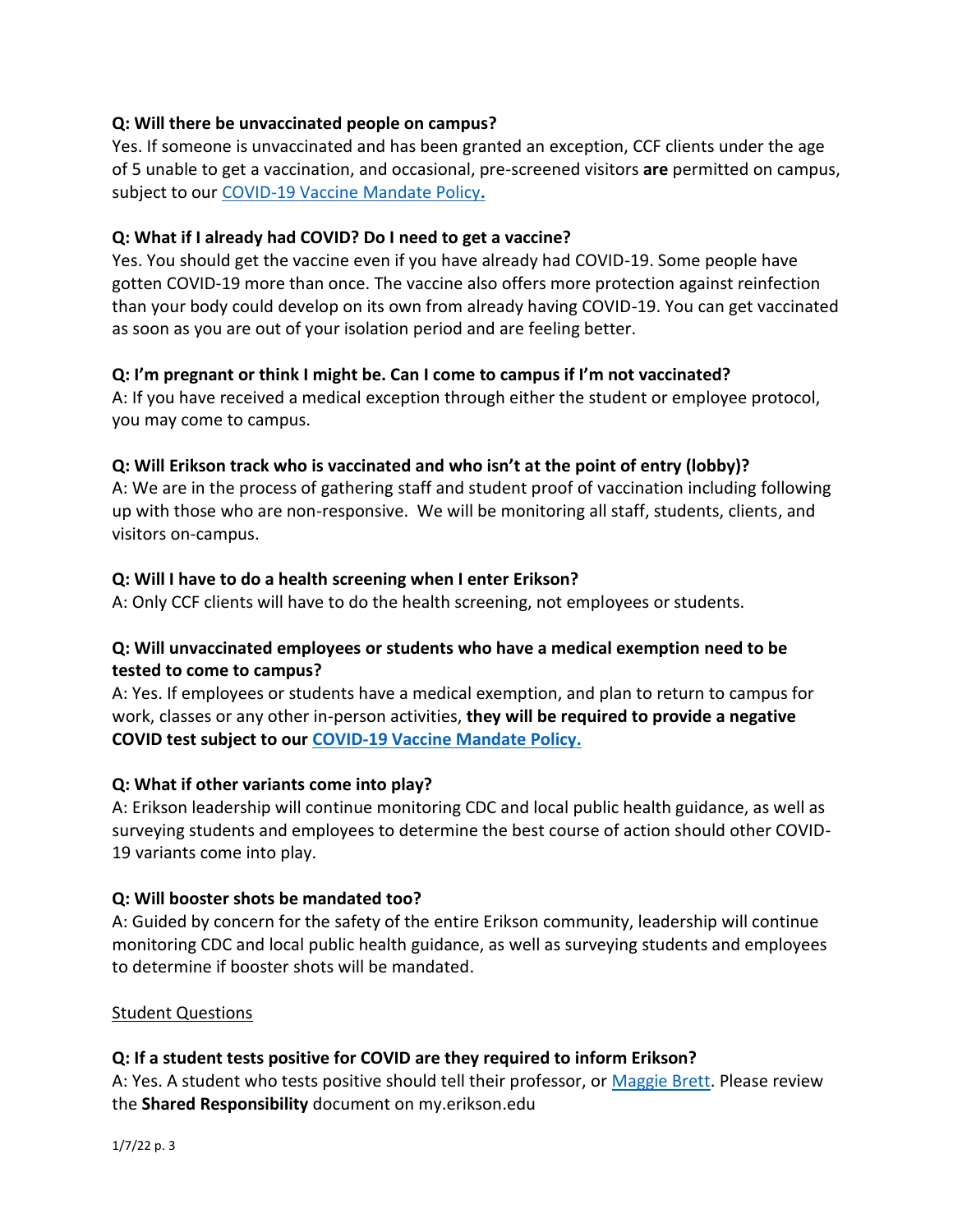## **Q: If someone in my on-campus class (including an instructor) tests positive for COVID, will the class be forced to quarantine and go online? Will these online classes be synchronous or asynchronous?**

A: If a student attending an on-campus class in person tests positive for COVID, the instructor and other students present will be informed of potential exposure so that they can get tested and quarantine as needed. The student who tests positive will attend class remotely for 10 days (from the date they tested positive). If the instructor tests positive for COVID, the entire class will be remote for 10 days (from the date they tested positive). After the remote period has expired, or earlier if the infected person produces a negative COVID test, the class will reconvene as hybrid with the instructor on campus and students attending in person or remotely via Zoom. When a class goes remote because the instructor tests positive, the instructor will decide whether classes are synchronous, asynchronous, or a combination.

## **Q: May I continue to attend my other on-campus classes and activities if I am in a class with a positive COVID report?**

A: Yes. Per CDC guidelines, **fully vaccinated students** in the affected class do NOT need to quarantine, including from their other on-campus classes and activities. However, everyone should monitor themselves for [symptoms](https://www.cdc.gov/coronavirus/2019-ncov/symptoms-testing/symptoms.html) and should get tested 5 days after exposure even without symptoms. As always, anyone with symptoms should not come on campus, and social distancing and mask wearing are required inside all classrooms and common areas at Erikson.

## **Q: What if I don't get the first or second vaccination in time—will I be dropped/withdrawn from my courses?**

A: Please email [registration@erikson.edu](mailto:registration@erikson.edu) as soon as possible if you are unsure if you can meet the deadlines. See the resources below that can help you find access to vaccinations.

## **Q: Will on-campus courses be socially distanced**?

A: Yes, as per our **Safety Policies and Procedures** document (found on the employee intranet, and on my.erikson), social distancing applies to all gatherings on campus including classes.

## **Q: Will I have to do a health screening when I enter Erikson?**

A: Only CCF clients will have to do the health screening, not employees or students.

## **Q: I'm an online student, can I still come to Erikson to use the library without proof vaccination?**

A: No, if you do not have proof of vaccination or a negative COVID-19 test as per ou[r COVID-19](https://erikson.sharepoint.com/:b:/s/Home/EdD_sAkO_CNNu_q0ZUPnNrIBd5SfNFB-rDoY5qdrG50Rbg?e=2uXhde)  [Vaccine Mandate Policy,](https://erikson.sharepoint.com/:b:/s/Home/EdD_sAkO_CNNu_q0ZUPnNrIBd5SfNFB-rDoY5qdrG50Rbg?e=2uXhde) or an exception, you may not come to campus.

## **Links to other resources:**

[Illinois Dept of Public Health/covid19/vaccine-faq](https://www.dph.illinois.gov/covid19/vaccine-faq) <https://www.vaccines.gov/> [https://www.vacunas.gov/ \(in Spanish\)](https://www.vacunas.gov/)